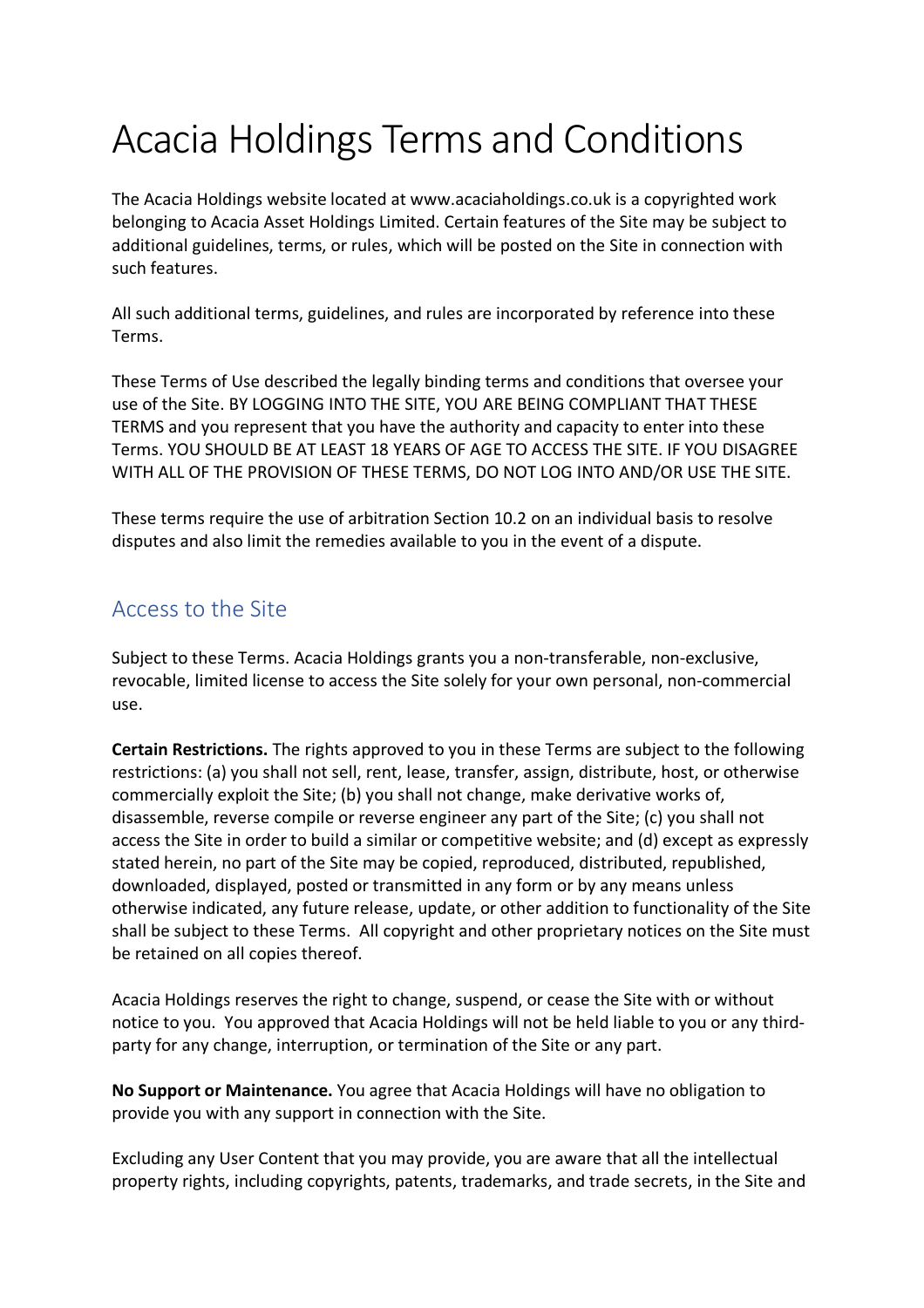its content are owned by Acacia Holdings or Acacia Holdings' suppliers. Note that these Terms and access to the Site do not give you any rights, title or interest in or to any intellectual property rights, except for the limited access rights expressed in Section 2.1. Acacia Holdings and its suppliers reserve all rights not granted in these Terms.

#### Third-Party Links & Ads; Other Users

**Third-Party Links & Ads.** The Site may contain links to third-party websites and services, and/or display advertisements for third-parties. Such Third-Party Links & Ads are not under the control of Acacia Holdings, and Acacia Holdings is not responsible for any Third-Party Links & Ads. Acacia Holdings provides access to these Third-Party Links & Ads only as a convenience to you, and does not review, approve, monitor, endorse, warrant, or make any representations with respect to Third-Party Links & Ads. You use all Third-Party Links & Ads at your own risk, and should apply a suitable level of caution and discretion in doing so. When you click on any of the Third-Party Links & Ads, the applicable third party's terms and policies apply, including the third party's privacy and data gathering practices.

**Other Users.** Each Site user is solely responsible for any and all of its own User Content. Because we do not control User Content, you acknowledge and agree that we are not responsible for any User Content, whether provided by you or by others. You agree that Acacia Holdings will not be responsible for any loss or damage incurred as the result of any such interactions. If there is a dispute between you and any Site user, we are under no obligation to become involved.

You hereby release and forever discharge the Acacia Holdings and our officers, employees, agents, successors, and assigns from, and hereby waive and relinquish, each and every past, present and future dispute, claim, controversy, demand, right, obligation, liability, action and cause of action of every kind and nature, that has arisen or arises directly or indirectly out of, or that relates directly or indirectly to, the Site. If you are a California resident, you hereby waive California civil code section 1542 in connection with the foregoing, which states: "a general release does not extend to claims which the creditor does not know or suspect to exist in his or her favour at the time of executing the release, which if known by him or her must have materially affected his or her settlement with the debtor."

**Cookies and Web Beacons.** Like any other website, Acacia Holdings uses 'cookies'. These cookies are used to store information including visitors' preferences, and the pages on the website that the visitor accessed or visited. The information is used to optimize the users' experience by customizing our web page content based on visitors' browser type and/or other information.

**Disclaimers**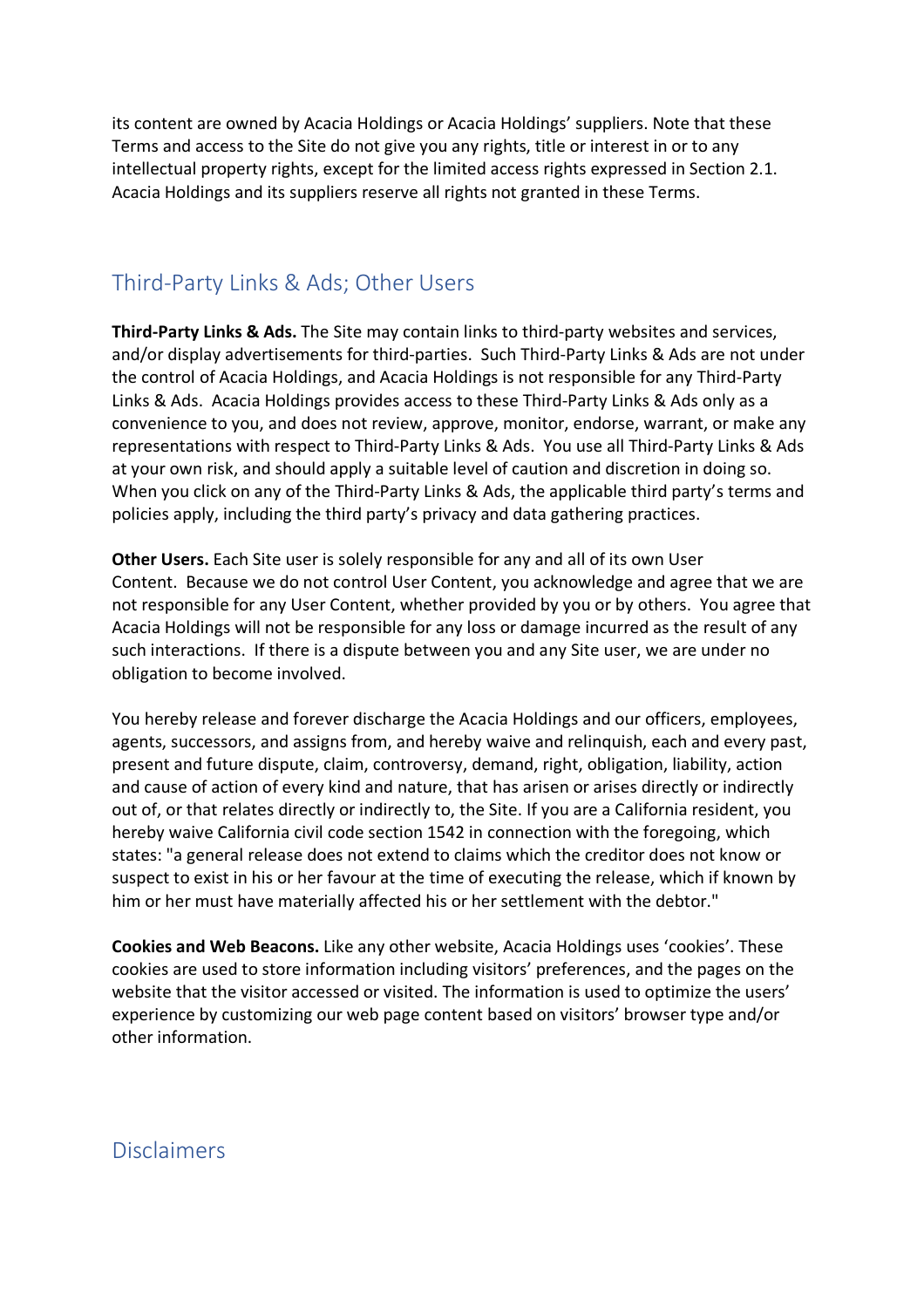The site is provided on an "as-is" and "as available" basis, and Acacia Holdings and our suppliers expressly disclaim any and all warranties and conditions of any kind, whether express, implied, or statutory, including all warranties or conditions of merchantability, fitness for a particular purpose, title, quiet enjoyment, accuracy, or non-infringement. We and our suppliers make not guarantee that the site will meet your requirements, will be available on an uninterrupted, timely, secure, or error-free basis, or will be accurate, reliable, free of viruses or other harmful code, complete, legal, or safe. If applicable law requires any warranties with respect to the site, all such warranties are limited in duration to ninety (90) days from the date of first use.

Some jurisdictions do not allow the exclusion of implied warranties, so the above exclusion may not apply to you. Some jurisdictions do not allow limitations on how long an implied warranty lasts, so the above limitation may not apply to you.

### Limitation on Liability

To the maximum extent permitted by law, in no event shall Acacia Holdings or our suppliers be liable to you or any third-party for any lost profits, lost data, costs of procurement of substitute products, or any indirect, consequential, exemplary, incidental, special or punitive damages arising from or relating to these terms or your use of, or incapability to use the site even if Acacia Holdings has been advised of the possibility of such damages. Access to and use of the site is at your own discretion and risk, and you will be solely responsible for any damage to your device or computer system, or loss of data resulting therefrom.

To the maximum extent permitted by law, notwithstanding anything to the contrary contained herein, our liability to you for any damages arising from or related to this agreement, will at all times be limited to a maximum of fifty U.S. dollars (u.s. \$50). The existence of more than one claim will not enlarge this limit. You agree that our suppliers will have no liability of any kind arising from or relating to this agreement.

Some jurisdictions do not allow the limitation or exclusion of liability for incidental or consequential damages, so the above limitation or exclusion may not apply to you.

**Term and Termination.** Subject to this Section, these Terms will remain in full force and effect while you use the Site. We may suspend or terminate your rights to use the Site at any time for any reason at our sole discretion, including for any use of the Site in violation of these Terms. Upon termination of your rights under these Terms, your Account and right to access and use the Site will terminate immediately. You understand that any termination of your Account may involve deletion of your User Content associated with your Account from our live databases. Acacia Holdings will not have any liability whatsoever to you for any termination of your rights under these Terms. Even after your rights under these Terms are terminated, the following provisions of these Terms will remain in effect: Sections 2 through 2.5, Section 3 and Sections 4 through 10.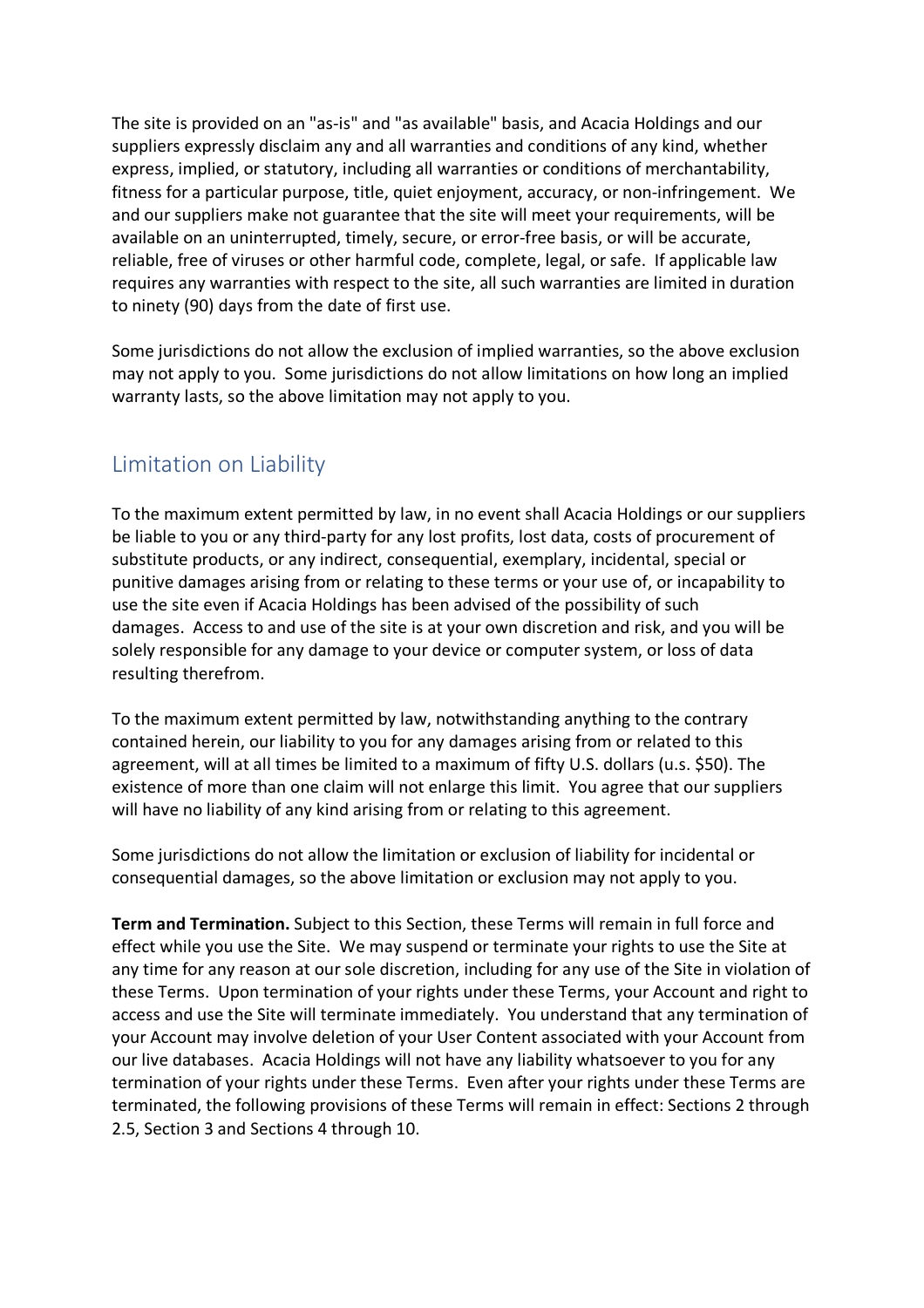# Copyright Policy

Acacia Holdings respects the intellectual property of others and asks that users of our Site do the same. In connection with our Site, we have adopted and implemented a policy respecting copyright law that provides for the removal of any infringing materials and for the termination of users of our online Site who are repeated infringers of intellectual property rights, including copyrights. If you believe that one of our users is, through the use of our Site, unlawfully infringing the copyright(s) in a work, and wish to have the allegedly infringing material removed, the following information in the form of a written notification (pursuant to 17 U.S.C. § 512(c)) must be provided to our designated Copyright Agent:

- your physical or electronic signature;
- identification of the copyrighted work(s) that you claim to have been infringed;
- identification of the material on our services that you claim is infringing and that you request us to remove;
- sufficient information to permit us to locate such material;
- your address, telephone number, and e-mail address;
- a statement that you have a good faith belief that use of the objectionable material is not authorized by the copyright owner, its agent, or under the law; and
- a statement that the information in the notification is accurate, and under penalty of perjury, that you are either the owner of the copyright that has allegedly been infringed or that you are authorized to act on behalf of the copyright owner.

Please note that, pursuant to 17 U.S.C. § 512(f), any misrepresentation of material fact in a written notification automatically subjects the complaining party to liability for any damages, costs and attorney's fees incurred by us in connection with the written notification and allegation of copyright infringement.

### General

These Terms are subject to occasional revision, and if we make any substantial changes, we may notify you by sending you an e-mail to the last e-mail address you provided to us and/or by prominently posting notice of the changes on our Site. You are responsible for providing us with your most current e-mail address. In the event that the last e-mail address that you have provided us is not valid our dispatch of the e-mail containing such notice will nonetheless constitute effective notice of the changes described in the notice. Any changes to these Terms will be effective upon the earliest of thirty (30) calendar days following our dispatch of an e-mail notice to you or thirty (30) calendar days following our posting of notice of the changes on our Site. These changes will be effective immediately for new users of our Site. Continued use of our Site following notice of such changes shall indicate your acknowledgement of such changes and agreement to be bound by the terms and conditions of such changes.

**Dispute Resolution.** Please read this Arbitration Agreement carefully. It is part of your contract with Acacia Holdings and affects your rights. It contains procedures for MANDATORY BINDING ARBITRATION AND A CLASS ACTION WAIVER.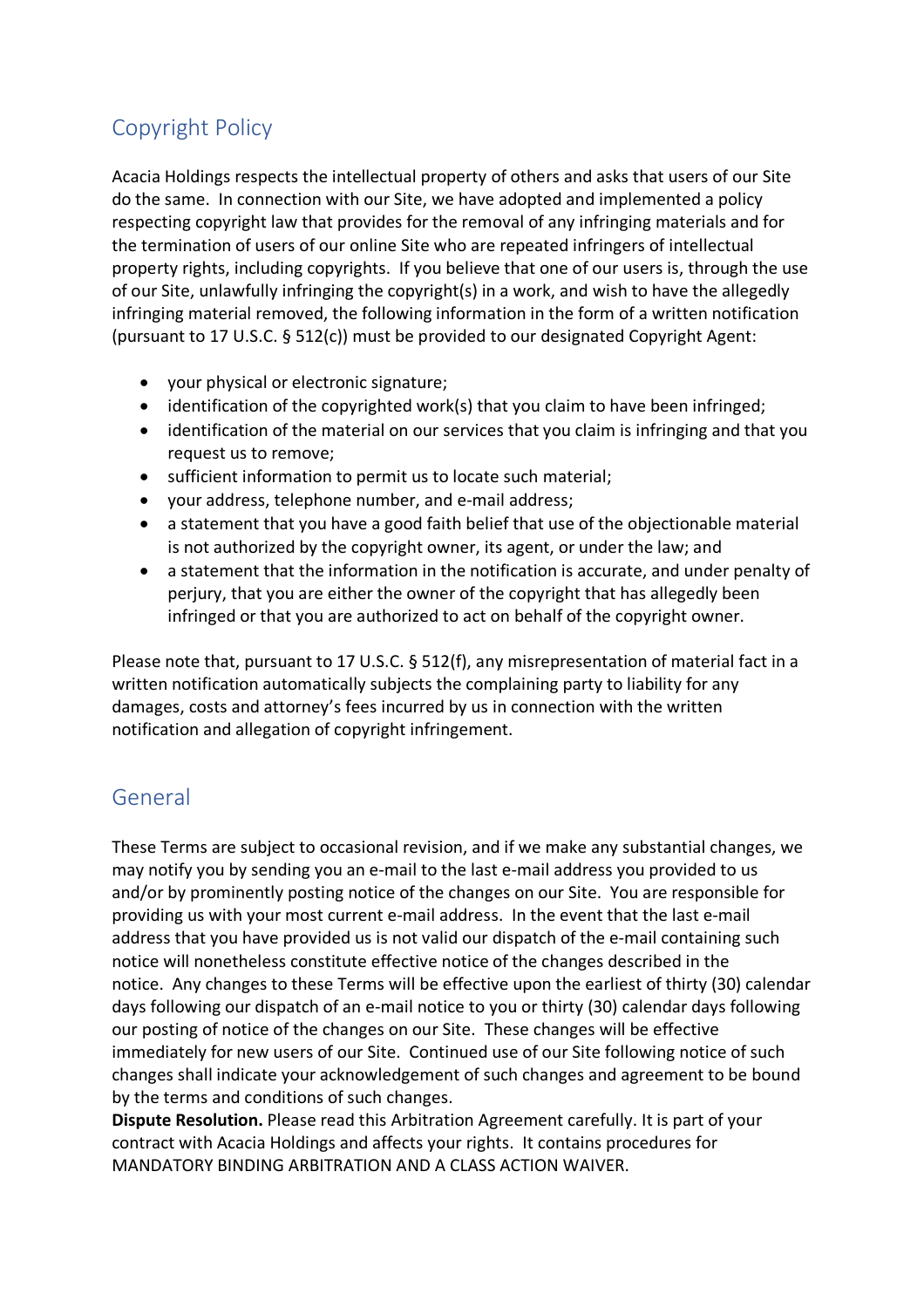**Applicability of Arbitration Agreement.** All claims and disputes in connection with the Terms or the use of any product or service provided by the Acacia Holdings that cannot be resolved informally or in small claims court shall be resolved by binding arbitration on an individual basis under the terms of this Arbitration Agreement. Unless otherwise agreed to, all arbitration proceedings shall be held in English. This Arbitration Agreement applies to you and the Acacia Holdings, and to any subsidiaries, affiliates, agents, employees, predecessors in interest, successors, and assigns, as well as all authorized or unauthorized users or beneficiaries of services or goods provided under the Terms.

**Notice Requirement and Informal Dispute Resolution.** Before either party may seek arbitration, the party must first send to the other party a written Notice of Dispute describing the nature and basis of the claim or dispute, and the requested relief. A Notice to the Acacia Holdings should be sent to: 29 Victoria Avenue, Southend-on-Sea, Essex, SS2 9AZ. After the Notice is received, you and the Acacia Holdings may attempt to resolve the claim or dispute informally. If you and the Acacia Holdings do not resolve the claim or dispute within thirty (30) days after the Notice is received, either party may begin an arbitration proceeding. The amount of any settlement offer made by any party may not be disclosed to the arbitrator until after the arbitrator has determined the amount of the award to which either party is entitled.

**Arbitration Rules.** Arbitration shall be initiated through the American Arbitration Association, an established alternative dispute resolution provider that offers arbitration as set forth in this section. If AAA is not available to arbitrate, the parties shall agree to select an alternative ADR Provider. The rules of the ADR Provider shall govern all aspects of the arbitration except to the extent such rules are in conflict with the Terms. The AAA Consumer Arbitration Rules governing the arbitration are available online at adr.org or by calling the AAA at 1-800-778-7879. The arbitration shall be conducted by a single, neutral arbitrator. Any claims or disputes where the total amount of the award sought is less than Ten Thousand U.S. Dollars (US \$10,000.00) may be resolved through binding nonappearance-based arbitration, at the option of the party seeking relief. For claims or disputes where the total amount of the award sought is Ten Thousand U.S. Dollars (US \$10,000.00) or more, the right to a hearing will be determined by the Arbitration Rules. Any hearing will be held in a location within 100 miles of your residence, unless you reside outside of the United States, and unless the parties agree otherwise. If you reside outside of the U.S., the arbitrator shall give the parties reasonable notice of the date, time and place of any oral hearings. Any judgment on the award rendered by the arbitrator may be entered in any court of competent jurisdiction. If the arbitrator grants you an award that is greater than the last settlement offer that the Acacia Holdings made to you prior to the initiation of arbitration, the Acacia Holdings will pay you the greater of the award or \$2,500.00. Each party shall bear its own costs and disbursements arising out of the arbitration and shall pay an equal share of the fees and costs of the ADR Provider.

**Additional Rules for Non-Appearance Based Arbitration.** If non-appearance based arbitration is elected, the arbitration shall be conducted by telephone, online and/or based solely on written submissions; the specific manner shall be chosen by the party initiating the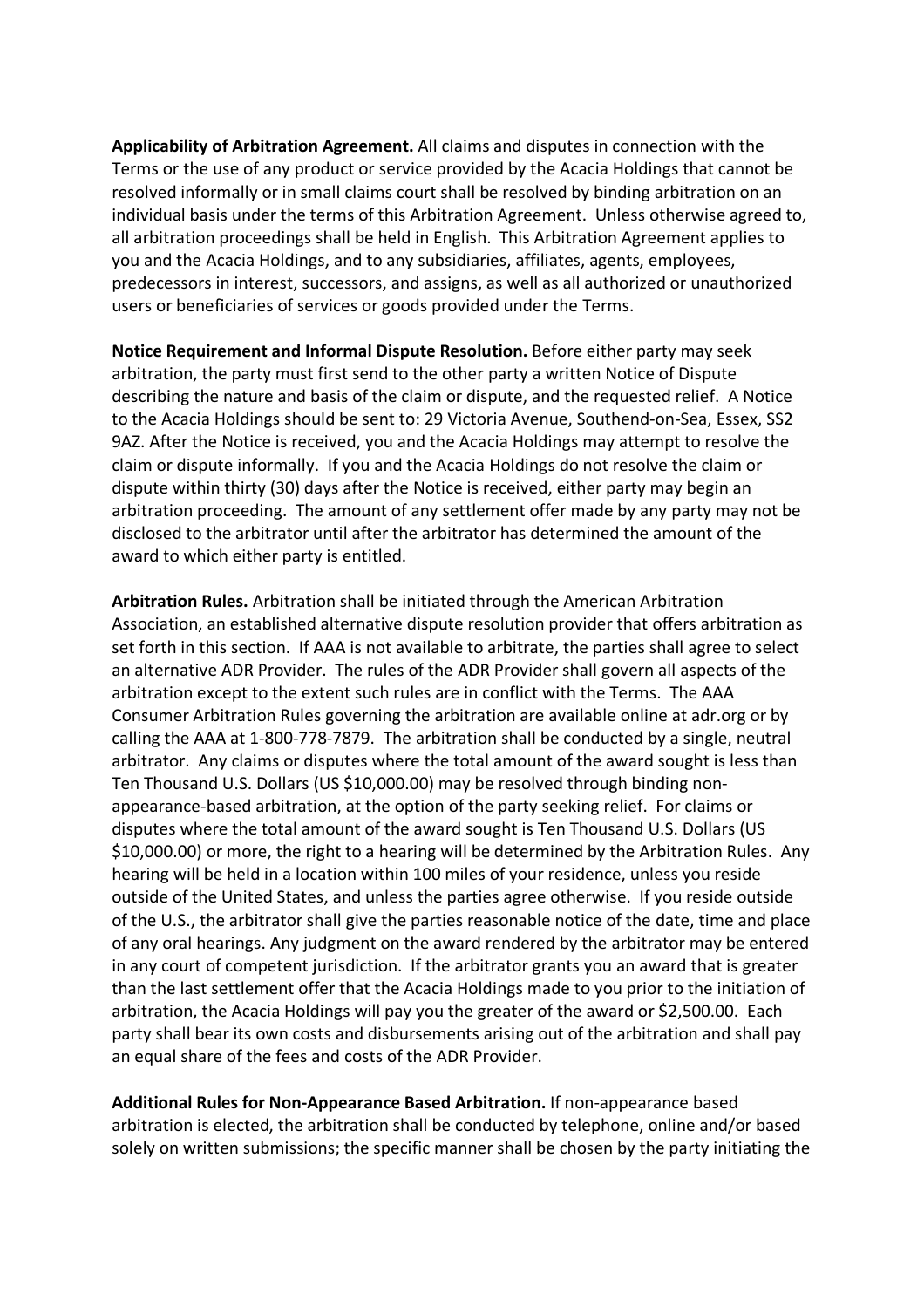arbitration. The arbitration shall not involve any personal appearance by the parties or witnesses unless otherwise agreed by the parties.

**Time Limits.** If you or the Acacia Holdings pursues arbitration, the arbitration action must be initiated and/or demanded within the statute of limitations and within any deadline imposed under the AAA Rules for the pertinent claim.

**Authority of Arbitrator.** If arbitration is initiated, the arbitrator will decide the rights and liabilities of you and the Acacia Holdings, and the dispute will not be consolidated with any other matters or joined with any other cases or parties. The arbitrator shall have the authority to grant motions dispositive of all or part of any claim. The arbitrator shall have the authority to award monetary damages, and to grant any non-monetary remedy or relief available to an individual under applicable law, the AAA Rules, and the Terms. The arbitrator shall issue a written award and statement of decision describing the essential findings and conclusions on which the award is based. The arbitrator has the same authority to award relief on an individual basis that a judge in a court of law would have. The award of the arbitrator is final and binding upon you and the Acacia Holdings.

**Waiver of Jury Trial.** THE PARTIES HEREBY WAIVE THEIR CONSTITUTIONAL AND STATUTORY RIGHTS TO GO TO COURT AND HAVE A TRIAL IN FRONT OF A JUDGE OR A JURY, instead electing that all claims and disputes shall be resolved by arbitration under this Arbitration Agreement. Arbitration procedures are typically more limited, more efficient and less expensive than rules applicable in a court and are subject to very limited review by a court. In the event any litigation should arise between you and the Acacia Holdings in any state or federal court in a suit to vacate or enforce an arbitration award or otherwise, YOU AND THE ACACIA HOLDINGS WAIVE ALL RIGHTS TO A JURY TRIAL, instead electing that the dispute be resolved by a judge.

**Waiver of Class or Consolidated Actions.** All claims and disputes within the scope of this arbitration agreement must be arbitrated or litigated on an individual basis and not on a class basis, and claims of more than one customer or user cannot be arbitrated or litigated jointly or consolidated with those of any other customer or user.

**Confidentiality.** All aspects of the arbitration proceeding shall be strictly confidential. The parties agree to maintain confidentiality unless otherwise required by law. This paragraph shall not prevent a party from submitting to a court of law any information necessary to enforce this Agreement, to enforce an arbitration award, or to seek injunctive or equitable relief.

**Severability.** If any part or parts of this Arbitration Agreement are found under the law to be invalid or unenforceable by a court of competent jurisdiction, then such specific part or parts shall be of no force and effect and shall be severed and the remainder of the Agreement shall continue in full force and effect.

**Right to Waive**. Any or all of the rights and limitations set forth in this Arbitration Agreement may be waived by the party against whom the claim is asserted. Such waiver shall not waive or affect any other portion of this Arbitration Agreement.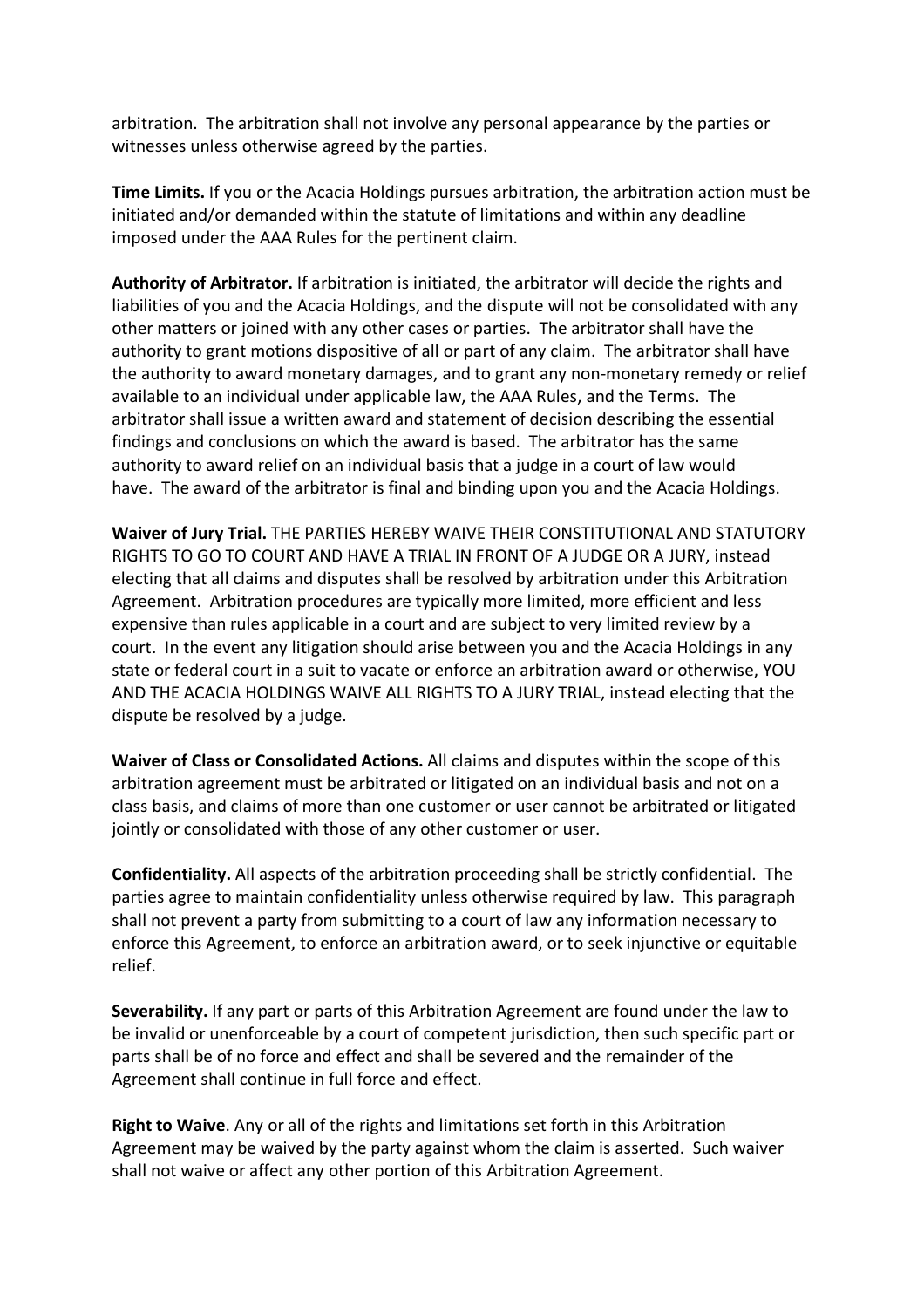**Survival of Agreement.** This Arbitration Agreement will survive the termination of your relationship with Acacia Holdings.

**Small Claims Court.** Nonetheless the foregoing, either you or the Acacia Holdings may bring an individual action in small claims court.

**Emergency Equitable Relief**. Anyhow the foregoing, either party may seek emergency equitable relief before a state or federal court in order to maintain the status quo pending arbitration. A request for interim measures shall not be deemed a waiver of any other rights or obligations under this Arbitration Agreement.

**Claims Not Subject to Arbitration.** Notwithstanding the foregoing, claims of defamation, violation of the Computer Fraud and Abuse Act, and infringement or misappropriation of the other party's patent, copyright, trademark or trade secrets shall not be subject to this Arbitration Agreement.

In any circumstances where the foregoing Arbitration Agreement permits the parties to litigate in court, the parties hereby agree to submit to the personal jurisdiction of the courts located within Netherlands County, California, for such purposes.

The Site may be subject to U.S. export control laws and may be subject to export or import regulations in other countries. You agree not to export, re-export, or transfer, directly or indirectly, any U.S. technical data acquired from Acacia Holdings, or any products utilizing such data, in violation of the United States export laws or regulations.

Acacia Holdings is located at the address in Section 10.8. If you are a California resident, you may report complaints to the Complaint Assistance Unit of the Division of Consumer Product of the California Department of Consumer Affairs by contacting them in writing at 400 R Street, Sacramento, CA 95814, or by telephone at (800) 952-5210.

**Electronic Communications.** The communications between you and Acacia Holdings use electronic means, whether you use the Site or send us emails, or whether Acacia Holdings posts notices on the Site or communicates with you via email. For contractual purposes, you (a) consent to receive communications from Acacia Holdings in an electronic form; and (b) agree that all terms and conditions, agreements, notices, disclosures, and other communications that Acacia Holdings provides to you electronically satisfy any legal obligation that such communications would satisfy if it were be in a hard copy writing.

**Entire Terms.** These Terms constitute the entire agreement between you and us regarding the use of the Site. Our failure to exercise or enforce any right or provision of these Terms shall not operate as a waiver of such right or provision. The section titles in these Terms are for convenience only and have no legal or contractual effect. The word "including" means "including without limitation". If any provision of these Terms is held to be invalid or unenforceable, the other provisions of these Terms will be unimpaired and the invalid or unenforceable provision will be deemed modified so that it is valid and enforceable to the maximum extent permitted by law. Your relationship to Acacia Holdings is that of an